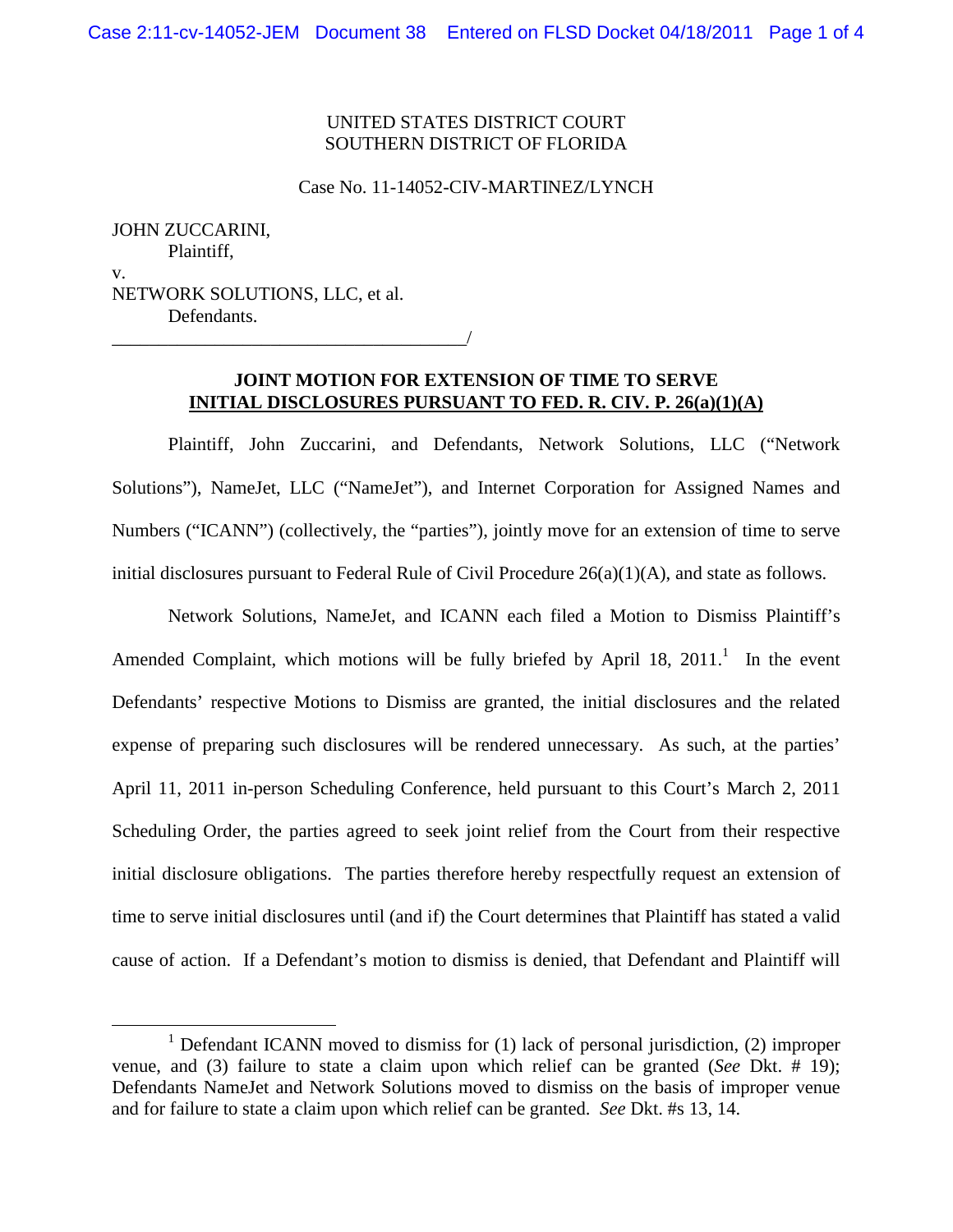produce their initial disclosures within fourteen (14) days of service of an order denying that Defendant's motion to dismiss. If a Defendant's motion to dismiss is granted with leave to amend, that Defendant and Plaintiff will produce their initial disclosures within fourteen (14) days of service of an order stating that Plaintiff has stated a valid cause of action.

Respectfully submitted;

/s/ John Zuccarini John Zuccarini (*pro se*) raveclub@comcast.net 190 SW Kanner Highway Stuart, FL 34997 Telephone: 772-631-3887 (Mr. Zuccarini does not have a facsimile number) *Plaintiff*

/s/ Jamie Michelle Roos Jamie Michelle Roos jhertz@steinsperling.com Florida Bar No. 694231 Timothy B. Hyland thyland@steinsperling.com (*Pro Hac Vice admission pending*) Stein Sperling Bennett De Jong Driscoll & Greefeig, PC 25 West Middle Lane Rockville, MD 20851 301-838-3326 Fax: 301-354-8326 *Attorneys for Defendants Network Solutions, LLC and NameJet, LLC*

/s/ Maria H. Ruiz Maria H. Ruiz Florida Bar No. 182923 MRuiz@kasowitz.com KASOWITZ BENSON TORRES & FRIEDMAN LLP 1441 Brickell Avenue, Suite 1420 Miami, FL 33131 Telephone: (786) 587-1044 Facsimile: (305) 675-2601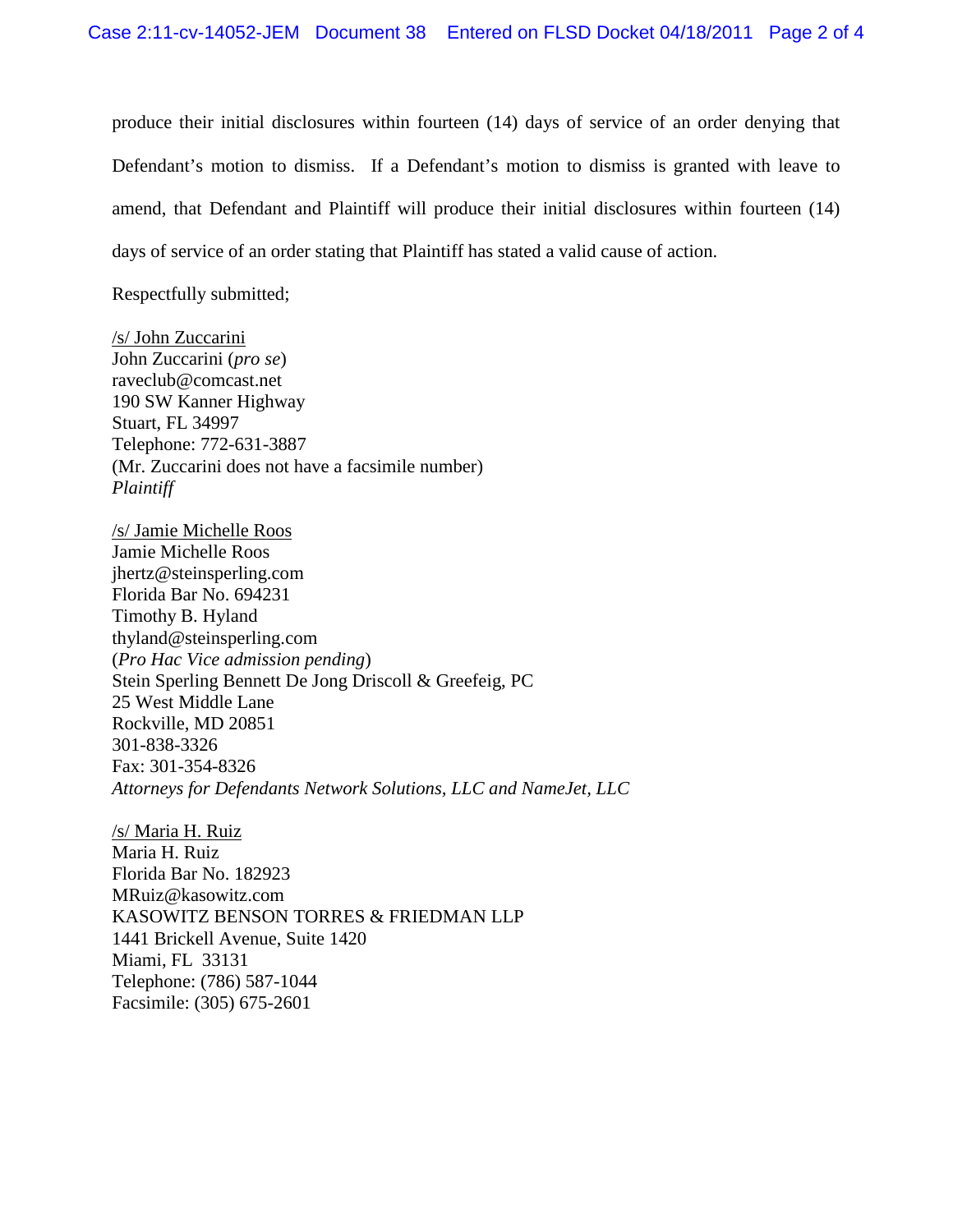Kathleen P. Wallace *(Admitted Pro Hac Vice)* Jones Day 555 S. Flower Street, 50th Floor Los Angeles, CA 90071 213-489-3939 Fax: 213-243-2539 Email: kwallace@jonesday.com *Attorneys for Defendant Internet Corporation for Assigned Names and Numbers*

[Electronically filed by Maria H. Ruiz with consent of the parties.]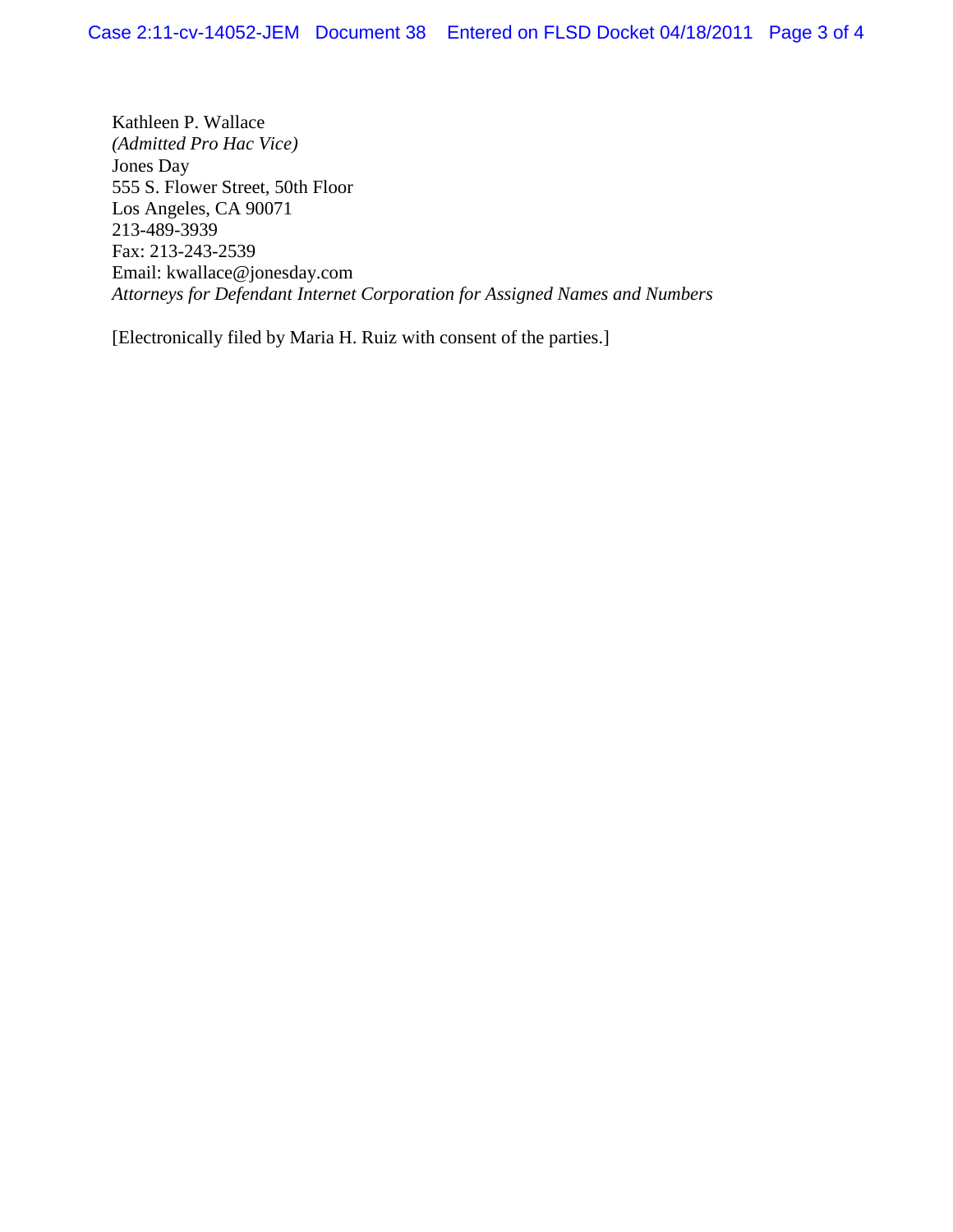### **CERTIFICATE OF SERVICE**

I HEREBY CERTIFY that a true and correct copy of the foregoing was served by electronic mail and regular mail on Plaintiff and via the Court's CM/ECF system on all remaining persons on the Service List below on April 18, 2011.

John Zuccarini (Plaintiff, pro se) 190 SW Kanner Highway Stuart, FL 34997

Jamie Michelle Roos jhertz@steinsperling.com Florida Bar No. 694231 Timothy B. Hyland thyland@steinsperling.com (*Pro Hac Vice admission pending*) Stein Sperling Bennett De Jong Driscoll & Greefeig, PC 25 West Middle Lane Rockville, MD 20851 301-838-3326 Fax: 301-354-8326 *Attorneys for Defendants Network Solutions, LLC and NameJet, LLC*

Kathleen P. Wallace *(Admitted Pro Hac Vice)* Jones Day 555 S. Flower Street, 50th Floor Los Angeles, CA 90071 213-489-3939 Fax: 213-243-2539 Email: kwallace@jonesday.com *Attorneys for Defendant Internet Corporation for Assigned Names and Numbers*

> /s/ Maria H. Ruiz Maria H. Ruiz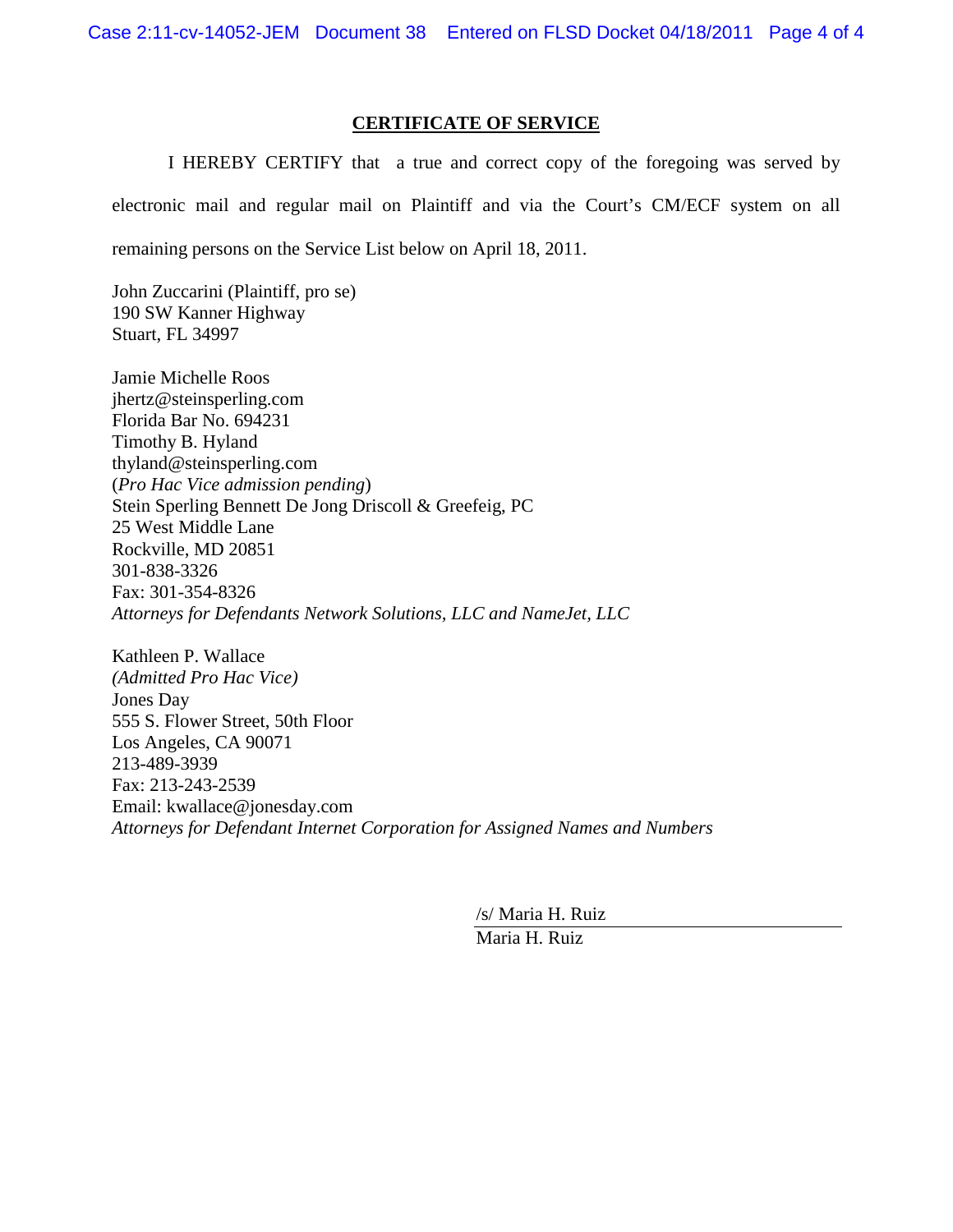# UNITED STATES DISTRICT COURT SOUTHERN DISTRICT OF FLORIDA

Case No. 11-14052-CIV-MARTINEZ/LYNCH

JOHN ZUCCARINI, Plaintiff, v. NETWORK SOLUTIONS, LLC, et al. Defendants.

\_\_\_\_\_\_\_\_\_\_\_\_\_\_\_\_\_\_\_\_\_\_\_\_\_\_\_\_\_\_\_\_\_\_\_\_\_\_/

## **[PROPOSED] ORDER ON JOINT MOTION FOR EXTENSION OF TIME TO SERVE INITIAL DISCLOSURES PURSUANT TO FED. R. CIV. P. 26(a)(1)(A)**

THIS CAUSE came before the court on the parties' Joint Motion for Extension of Time to Serve Initial Disclosures Pursuant to Fed. R. Civ. P. 26(a)(1)(A), and having reviewed motion and for good cause shown, it is hereby:

**ORDERED AND ADJUDGED** that the Joint Motion for Extension of Time to Serve Initial Disclosures Pursuant to Fed. R. Civ. P. 26(a)(1)(A) is **GRANTED**.

The Court hereby **GRANTS** an extension of time to the parties to serve initial disclosures. If a Defendant's motion to dismiss is denied, that Defendant and Plaintiff will produce their initial disclosures within fourteen (14) days of service of an order denying that Defendant's motion to dismiss. If a Defendant's motion to dismiss is granted with leave to amend, that Defendant and Plaintiff will produce their initial disclosures within fourteen (14) days of service of an order stating that Plaintiff has stated a valid cause of action.

**DONE AND ORDERED** in Chambers at Miami, Florida, this \_\_\_ day of \_\_\_\_\_\_\_\_\_\_\_\_\_\_\_ 2011.

District Judge